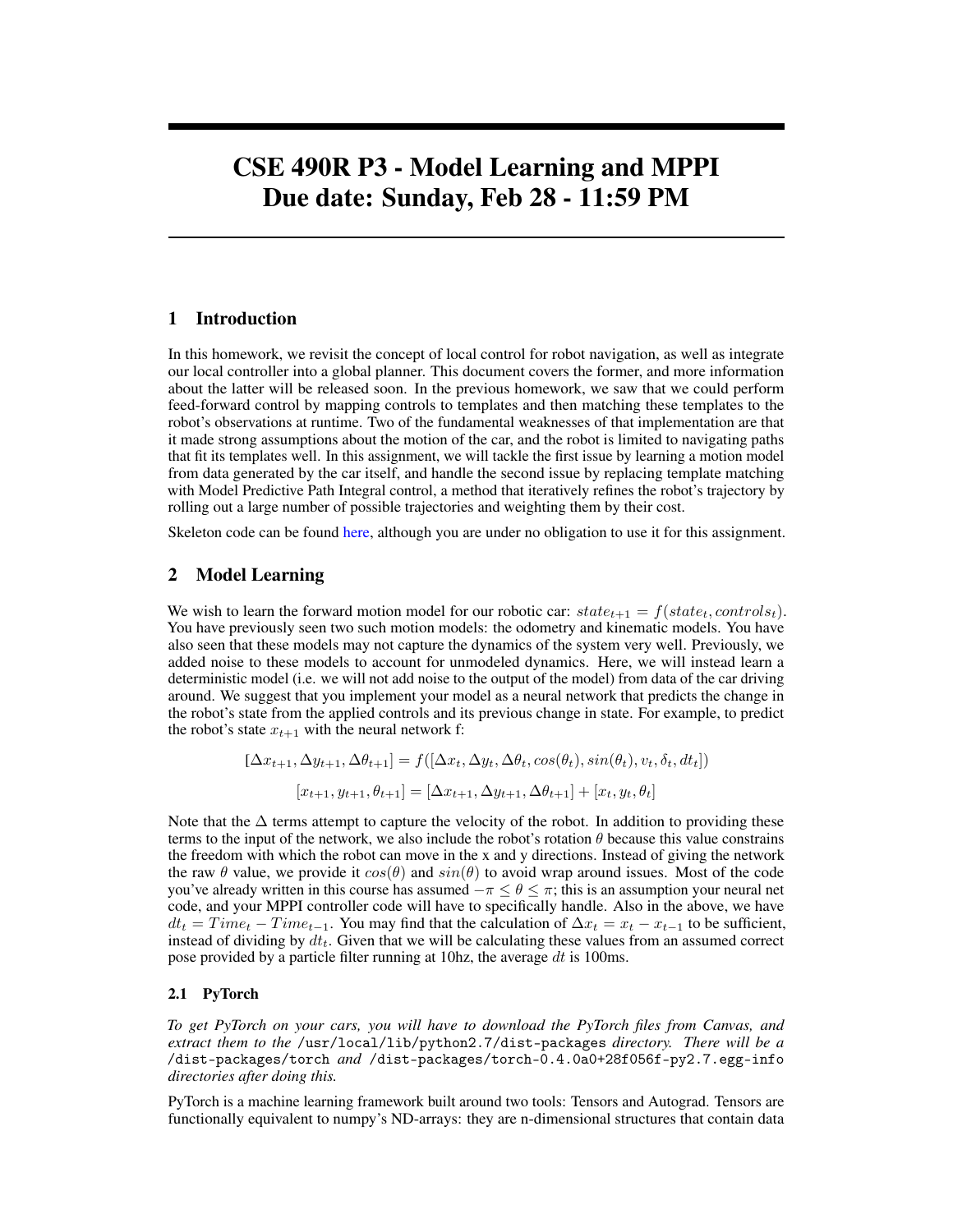that can be manipulated arithmetically. Most operations that you can perform on a numpy array can be performed on a PyTorch tensor, with the added benefit that these operations can be run on your robot car's GPU for a big increase in performance.

Autograd is PyTorch's automatic differentiation toolbox. Auto-diff is the computational tool that can, with little overhead, find derivatives from functions you've specified in code. This is different than symbolic differentiation ( $dx^2 = 2x$ ) in that it never discovers the derivative function (2x) explicitly, instead relying on the forward computation of  $x^2$  to pre-calculate the result of the backwards calculation  $2x$  for a given value of x. What this means is that for a given function you define, you can quickly calculate derivatives with respect to variables you care about. In this homework, you will create a neural network of parameters that gets called in a function to perform a task: act as a motion model. You need to differentiate the function w.r.t the neural network parameters in order to improve your neural network. The error in your neural network's performance as a motion model is used to change the parameters; changes in the parameters result in changes in the performance, and we want to increase performance.

## 2.2 Data Collection

We have provided a [bag file](https://drive.google.com/file/d/1_Aa-3QcZut0qTM_tJr07MKSk4iI0N-ry/view?usp=sharing) containing 'ground truth' positions of the robot. These positions were generated using a noisy particle filter, so you may find that your model improves if you first apply some filtering to the data. In particular, *scipy.signal.savgol filter* may be useful - Fig. [1](#page-1-0) illustrates its effect.

<span id="page-1-0"></span>

Figure 1: Your raw values may need to be filtered and smoothed. This plot is of  $\Delta x$ , with raw differentiated values in blue, and the filtered values overlayed.

## 2.3 Learning

A few tips for doing the learning:

- The network does not need to be very deep 2 or 3 layers should suffice
- The network also does not need to be very wide it should be on the order of 10's of hidden units per layer
- Explore how changing your activation function affects the performance of the network
- Try using different optimizers in torch.optim to see which one provides the best performance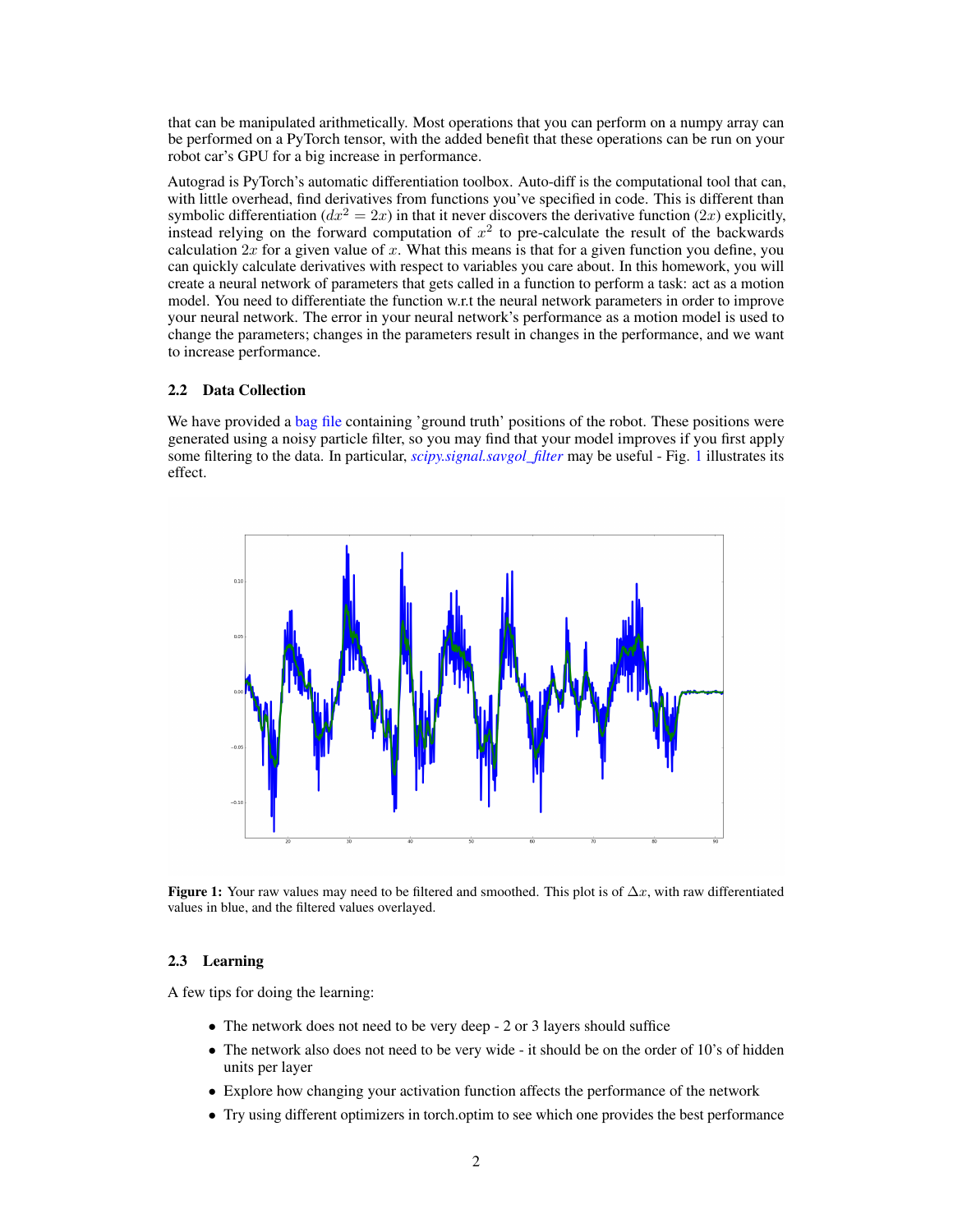- Shuffle the data before training and/or use random mini-batches
- Split your data into train and validation sets. Intermittently have the network perform inference on the validation set in order to approximate its performance on unseen data. This can also help you decide when to stop training the network (as to avoid overfitting)
- Use the GPU. It should not take more than a few minutes for your neural network to converge during training.
- A simple loss function for training your model is the mean squared error function. Feel free to try other loss functions.

#### 2.4 Submission

- On average, what is the absolute value of the error between the labels in the validation set and your model's predictions? (We are expecting 3 values, where the first two have units of length and the second has units of radians - note that this is different from the value computed by your loss function)
- Perform rollouts of length 10 with your model where the controls are constant across time steps. Specifically, provide a figure for each of the following situations:

$$
1. \, v=0, \delta=0
$$

$$
2. v = v_{MAX}, \delta = 0
$$

- 3.  $v = -v_{MAX}, \delta = 0$
- 4.  $v = v_{MAX}, \delta = \delta_{MAX}$
- 5.  $v = v_{MAX}, \delta = -\delta_{MAX}$

Do your rollouts match what you expect the car to do given the corresponding controls? (If not, you probably need to retrain your model)

• What neural network model did you end up using, and why did you pick it? Explain how many layers and the activations you chose.

## 2.5 Extra Credit: Learning Kinematic Model Residuals

Up to this point, your neural network has directly predicted the change in the robot's state. An alternative approach is to use the neural network to improve a known model, in this case the Kinematic car model. We now train our neural network to predict the error between the Kinematic car model's output and the ground-truth change in state. This error is called the residual. In other words, our old predictions were of the form:

$$
x_{t+1} = x_t + f_1(x_t, \Delta x_t, u_t)
$$

But we now make predictions of the form:

$$
x_{t+1} = x_t + KinModel(u_t) + f_2(x_t, \Delta x_t, u_t)
$$

The motivation for this approach is that it should be easier to learn the deficiencies of the Kinematic car model (i.e. the residual) rather than learning the whole motion model from scratch. Update your labels to be the residual between the Kinematic car model and the original ground truth labels, retrain your model, and again report the average absolute value of the error between your predictions and the labels. Does this model outperform your previous model?

# 2.6 Extra Credit: Collecting your own data

The data provided in the bag file is not from your car, so there may be some bias or offset in terms of predictive performance from your robot. If you have confidence in your own particle filter, you can attempt to collect your own data in a bag file, and learn from those values. You will probably need at minimum 20 minutes of data, with the car performing all necessary actions to fully explore the state and action space; driving backwards, forwards, turning fast and slow, etc.

If you want your car to drive faster than the default speed with the MPPI controller, you will have to do this process.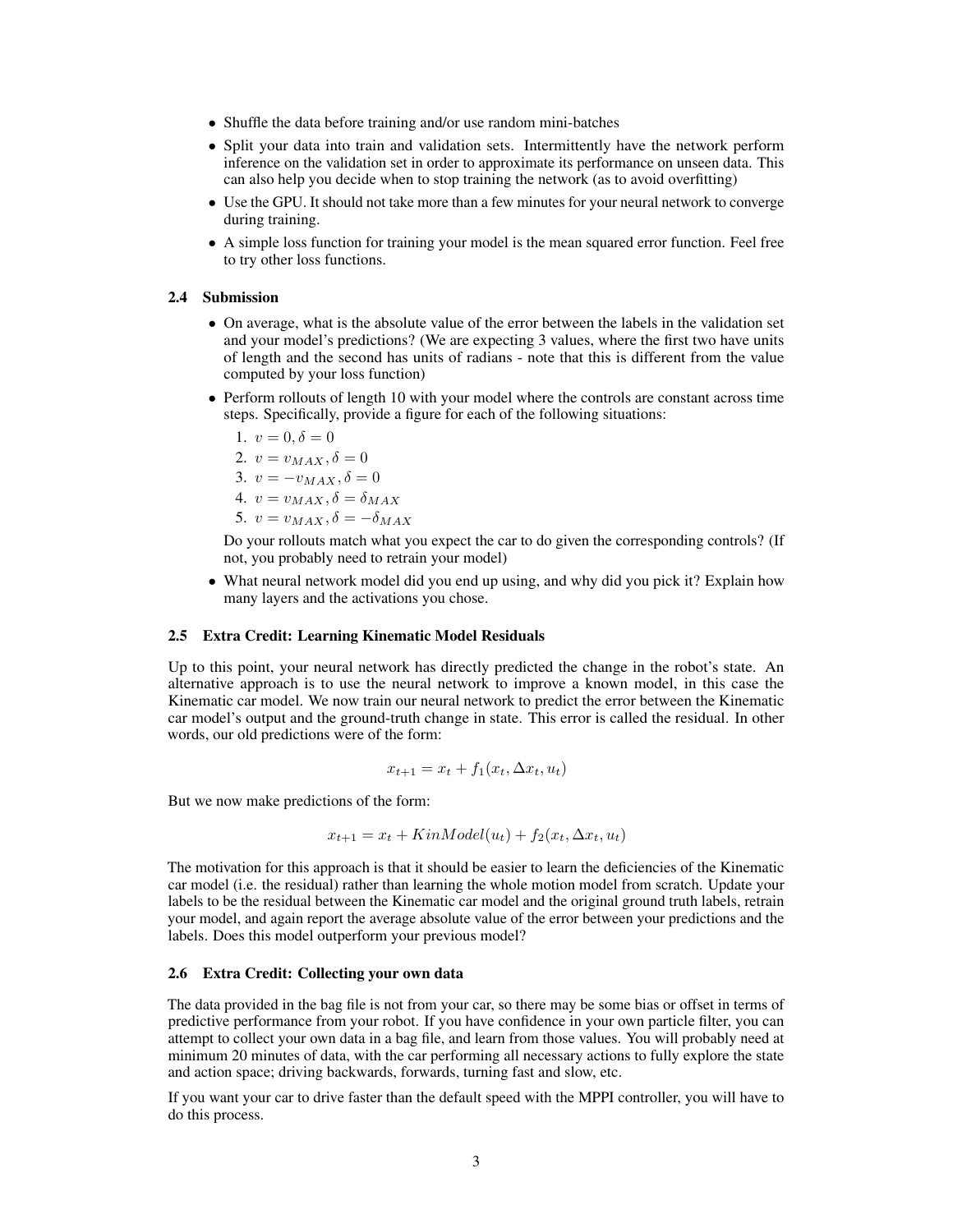## 2.7 Extra Credit: Additional data inputs

The car has a few other sensors that may be useful to reducing the variance of the model. For example, the car's IMU provides values for angular momentum and linear accelerations. If you wanted to use these values as inputs to your model, you would have to also formulate how these values are expected to change in order to simulate future IMU values when performing rollouts. This could enable higher run-time performance, but would increase the complexity of your model.

If you do this, you will have to show how your model uses the data, and how you can perform multi-step rollouts with said data. Feel free to ask the TA's on approaches for this if you are not sure.

## 2.8 Extra Credit: Neural Network Particle Filter

After learning a neural network forward model from data, you can use your neural network as the forward model in your particle filter. To get the points for this extra credit, you will have to show us your neural network working as the motion model for the particle filter. Additionally, if you decide to do this (it would be an excellent verification of your model), you can use your Particle filter to collect additional data, and iteratively improve the neural network: if each data collection uses a better and better NN, then the Particle Filter should give better and better estimates, thus providing better data for better models. You may need to tune some PF parameters again for this part.

# 3 Model Predictive Path Integral

Once we have learned a forward model that can predict the next state given current state and control, we can use it for finding control sequences that give the car a trajectory to a target goal pose.

## 3.1 Path Integral Policy Improvement

Like the name suggests, Path Integral Policy Improvement, or  $PI^2$ , is a method that improves a parameterized policy function  $a = \pi_{\theta}(s)$  that gives controls a for some state s. The theory behind  $PI<sup>2</sup>$  is beyond the scope of this homework assignment, but we give a brief overview here. We use a policy  $\pi_{\theta}$ –think of a neural network that calculates actions for a given state input–to rollout a large number of simulated trajectories. Each trajectory starts from the same state, the state of the robot, and varies due to noise added to the control inputs. This requires a model to simulate the rollouts on (see section 2). From these large number of trajectories, we calculate the cumulative cost of each one through the use of a *cost function*. This function defines what properties of the trajectory we wish to reward and penalize, thus defining the task. For example, we can penalize deviation from a certain speed, reward smooth control changes, or put a cost on a distance to a target.  $PI<sup>2</sup>$  uses theses costs (one per trajectory), to adjust the policy parameters  $\theta$  to more likely produce the low-cost trajectories. We will not use the full  $PI^2$  algorithm, but instead a modification that should provide more robust performance for our robotic system.

#### 3.2 Model Predictive Path Integral

MPPI combines the path integral update rule with a model predictive setting. Model predictive control (MPC) is the calculation of a short trajectory, and the use of only one or a few of that trajectory's controls, instead of solving for a longer and more computationally complex trajectory that optimizes for the task. The benefit of MPC is that we can constantly re-calculate the controls, making the run-time behavior robust to perturbations and modeling errors, as well as being faster to generate behavior.

To use  $PI^2$  in an MPC fashion, the first obvious step is to reduce the horizon T, and only apply the first control values  $(v_0, \delta_0)$  to the system during run-time, and recalculating at the next state. The next, less obvious step, is to forgo the policy  $\pi_{\theta}$  itself. The reason to do this is that the  $\theta$  most likely has many parameters, so would need a large number of samples to effectively learn/update. Instead, we represent the output of the policy: a sequence of controls  $U = [u_0, u_1, ... u_T]$ . Instead of changing the parameters  $\theta$ , we directly change the values of U to minimize the cost. After we apply the first control values  $u_0 = (v_0, \delta_0)$  to the robot, we recalculate U with MPPI again; even if the first applied controls were not long-term optimal, the hope is that eventually we will still accomplish the goal.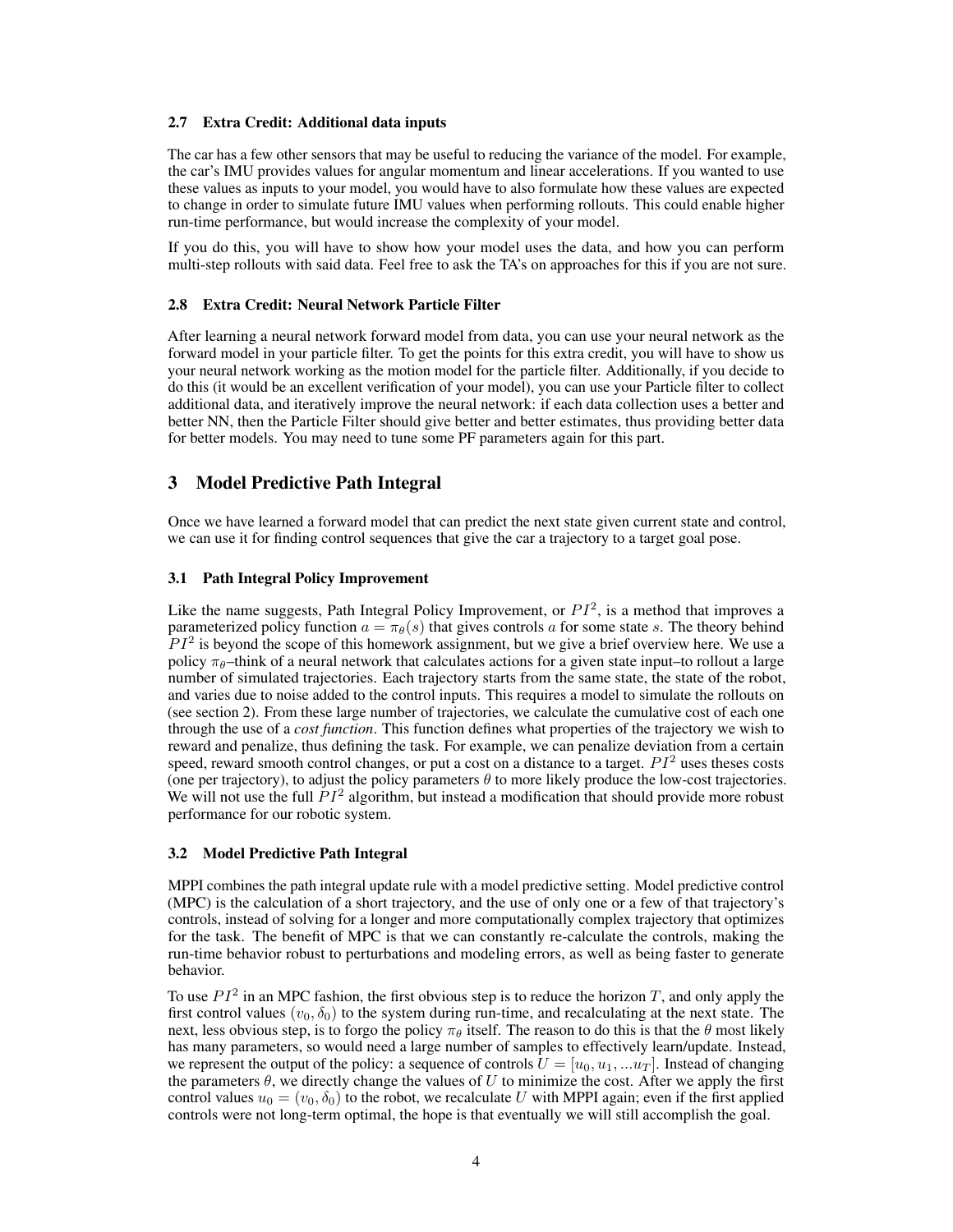<span id="page-4-0"></span>**Algorithm 2: MPPI** 

Given: F: Transition Model:  $K$ : Number of samples;  $T$ : Number of timesteps;  $(\mathbf{u}_0, \mathbf{u}_1, \dots, \mathbf{u}_{T-1})$ : Initial control sequence;  $\Sigma, \phi, q, \lambda$ : Control hyper-parameters; while task not completed do  $\mathbf{x}_0 \leftarrow \text{GetStateEstimate}()$ ; for  $k \leftarrow 0$  to  $K - 1$  do  $\mathbf{x} \leftarrow \mathbf{x}_0;$ Sample  $\mathcal{E}^k = \{\epsilon_0^k, \epsilon_1^k, \ldots \epsilon_{T-1}^k\};$ <br>
for  $t \leftarrow 1$  to T do<br>  $\begin{cases} \n\mathbf{x}_t \leftarrow \mathbf{F}(\mathbf{x}_{t-1}, \mathbf{u}_{t-1} + \epsilon_{t-1}^k);\\ \nS(\mathcal{E}^k) \leftarrow \mathbf{q}(\mathbf{x}_t) + \lambda \mathbf{u}_{t-1}^T \Sigma^{-1} \epsilon_{t-1}^k; \n\end{cases}$  $S(\mathcal{E}^k) \rightarrow = \phi(\mathbf{x}_T);$  $\beta \leftarrow \min_k[S(\mathcal{E}^k)];\ \eta \leftarrow \sum_{k=0}^{K-1} \exp\left(-\frac{1}{\lambda}(S(\mathcal{E}^k) - \beta)\right); \ \text{for } k \leftarrow 0 \text{ to } K-1 \text{ do} \ \left\lfloor \begin{array}{c} w(\mathcal{E}^k) \leftarrow \frac{1}{\eta} \exp\left(-\frac{1}{\lambda}(S(\mathcal{E}^k) - \beta)\right); \end{array} \right.$ for  $t \leftarrow 0$  to  $T - 1$  do<br>  $\begin{bmatrix} \mathbf{u}_t + \sum_{k=1}^K w(\mathcal{E}^k) \epsilon_t^k; \end{bmatrix}$ SendToActuators $(\mathbf{u}_0)$ ; for  $t \leftarrow 1$  to  $T - 1$  do  $| \mathbf{u}_{t-1} \leftarrow \mathbf{u}_t;$  $\mathbf{u}_{T-1} \leftarrow$  Intialize( $\mathbf{u}_{T-1}$ );

Figure 2: This is the MPPI algorithm from the paper *Information Theoretic MPC for Model-Based Reinforcement Learning*, which you can read [here.](https://www.cc.gatech.edu/~bboots3/files/InformationTheoreticMPC.pdf) For more details in the MPPI math justification, or for additional details in their implementation, including their cost functions, their paper is a useful reference. This figure is to serve as an additional guide, but may need interpretation from the paper for certain symbols. For example, the  $\phi$  symbol represents a final cost that we do not use here, although you are welcome to devise one. In the above, you can see that  $\mathbf F$  is your neural network model.

## 3.3 Cost Function

The task we will implement for this class is for the car to drive to a goal pose. Therefore, your cost function will contain a term penalizing the distance between where the car currently is, and where you want the car to go. Additionally, you should include a term that *heavily* penalizes the car going out of bounds / through walls; this code will be similar to culling particles in your Particle Filter code. Finally, there is a penalty for large changes in controls u; this is written out in the inner for-loop over T in figure [2,](#page-4-0) with  $q(x_t)$  being your cost function.

You should attempt to independently verify each term of your cost function acts as expected for various states and controls. This algorithmic debugging will help avoid bigger head-aches down the line when testing the system end-to-end. There are suggestions provided in the skeleton code, but you should thoroughly test your implementation to convince yourselves it is doing the right thing. MPPI assumes all costs to be  $\geq 0$ .

#### 3.4 Implementation

*We assume your MPPI controller is operating along-side your Particle Filter, as we need a source of inferred poses.*

At a high-level, your MPPI node should do the following; you should also consult the skeleton code for additional notes: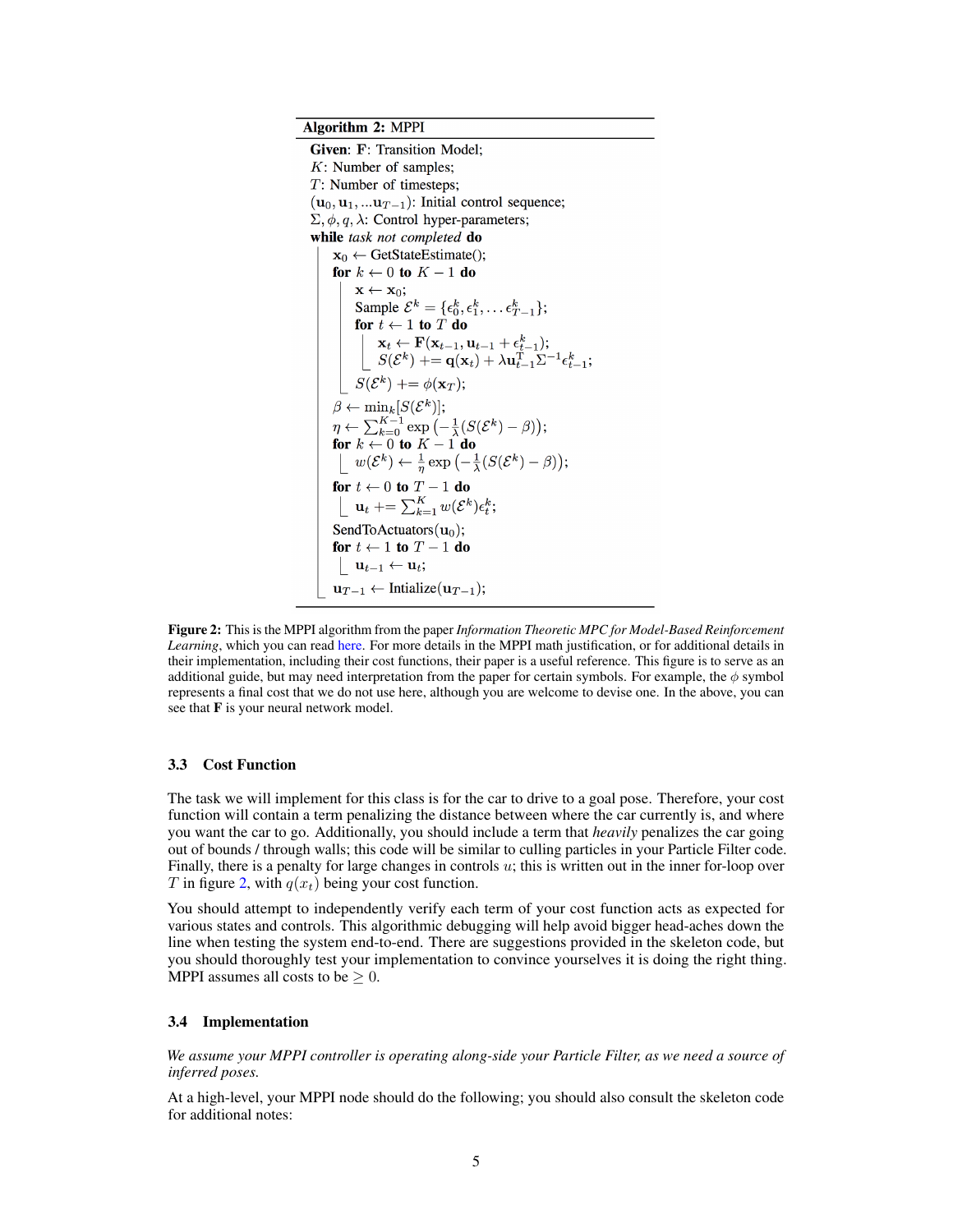- 1. Pre-allocate GPU memory through torch for all the tensors required during initialization. Select hyper parameters  $\Sigma$  and  $\lambda$  for MPPI.  $\Sigma$  relates to the noise injected into the controls, and  $\lambda$  relates to the sensitivity to change in your update rule. Also create a nominal control trajectory  $U = [u_0, u_1, ... u_T]$ .
- 2. Your MPPI loop will first get the current state estimate; you should decide if you want to use this value directly, or smooth it over time with a low-pass or other kind of filter. This depends on your particle filter implementation. From this current state, you will perform rollouts.
- 3. Perform  $K$  rollouts for  $T$  time-steps. Your neural network model can accept a  $Kx$  (state size) matrix, outputting a  $Kx$ (control size) output matrix; this performs  $K$  rollouts for 1 time-step. You will accumulate  $K$  costs values, one for each rollout, summed along the length of the trajectory. The controls applied during each rollout is the main control sequence  $U = [u_0, u_1, ... u_T]$  with additive Gaussian noise  $N = (0, \Sigma)$ , so  $U^k = [u_0 +$  $\epsilon_0^k, u_1 + \epsilon_1^k, ... u_T + \epsilon_T^k$ .
- 4. The MPPI procedure continues with calculating weights based on the costs. To do this, you first find the minimum cost value from all K costs (this should be  $> 0$  if your cost function was formulated correctly). You then subtract this baseline  $\beta$  from each cost term, scale by  $-1/\lambda$ , and take the exponential:  $exp(-\frac{1}{\lambda}(C^k - \beta))$ ; this, when divided by the sum of all exponentiated, scaled cost terms is weight  $w_k = \frac{1}{\eta} exp(-\frac{1}{\lambda}(C^k - \beta))$  where  $\eta = \sum_{k=0}^{K} exp(-\frac{1}{\lambda}(C^k - \beta))$ . These K weights are then used to scale the contribution of the additive noise  $\epsilon_t^k$  to the main control sequence U. The algorithm in figure [2](#page-4-0) denotes cost as  $S(\epsilon^k)$  for theoretical proof reasons.
- 5. After taking controls  $u_0$  and sending them to the actuators of the car, you can shift each value of the controls down by one,  $u_0 = u_1 \dots$ , to prepare for the next iteration. You should observe the values that MPPI outputs, and if they look noisy or volatile, you may need to tune your  $\Sigma$  and  $\lambda$  parameters, or even directly filter the control outputs to be smooth.
- 6. This process is repeated with each new estimated pose until the desired goal is completed; in this case you can specify a distance from the goal pose the car must reach before stopping, and waiting for the next input goal pose. This accuracy depends on the accuracy of your model and particle filter, the performance of your MPPI controller, and perturbations during run-time.

You should take care to debug your system in pieces before hoping that it works end to end. All matrix / tensor manipulations should result in the correct sized values outputs. You can test your controller on simple test values to make sure your cost functions and weighting system is indeed scaling things correctly. Visualizing the rollouts would be helpful. Only after you have convinced yourself that each component is behaving correctly can you reasonably expect the system to work as intended.

# 3.5 Compute and Car Performance

MPPI efficiently uses the data it collects, but still needs a lot of data. As such, you should keep in mind how to optimize your code after you have tested that it works. A useful feature of PyTorch is being able to quickly switch between processing on CPU vs GPU; you can still do all testing and development on your personal / lab computers, but of course, they are more powerful than the CPUs on the robot cars.

MPPI, being MPC-based, should be able to perform very interesting behaviors, such as 3-point turns, U-turns, and driving around corners. Does your controller perform these behaviors?

#### 3.6 Submission

- 1. Explain what values your final MPPI controller used:  $T, K, \Sigma, \lambda$ . Explain how your car's behavior changed when these values were modulated. Which is more important,  $T$  or  $K$ , in generating good MPPI control?
- 2. How long did your final MPPI controller take to compute the next controls? Did you decide to use the GPU or CPU for the processing. Generate two plots, one for